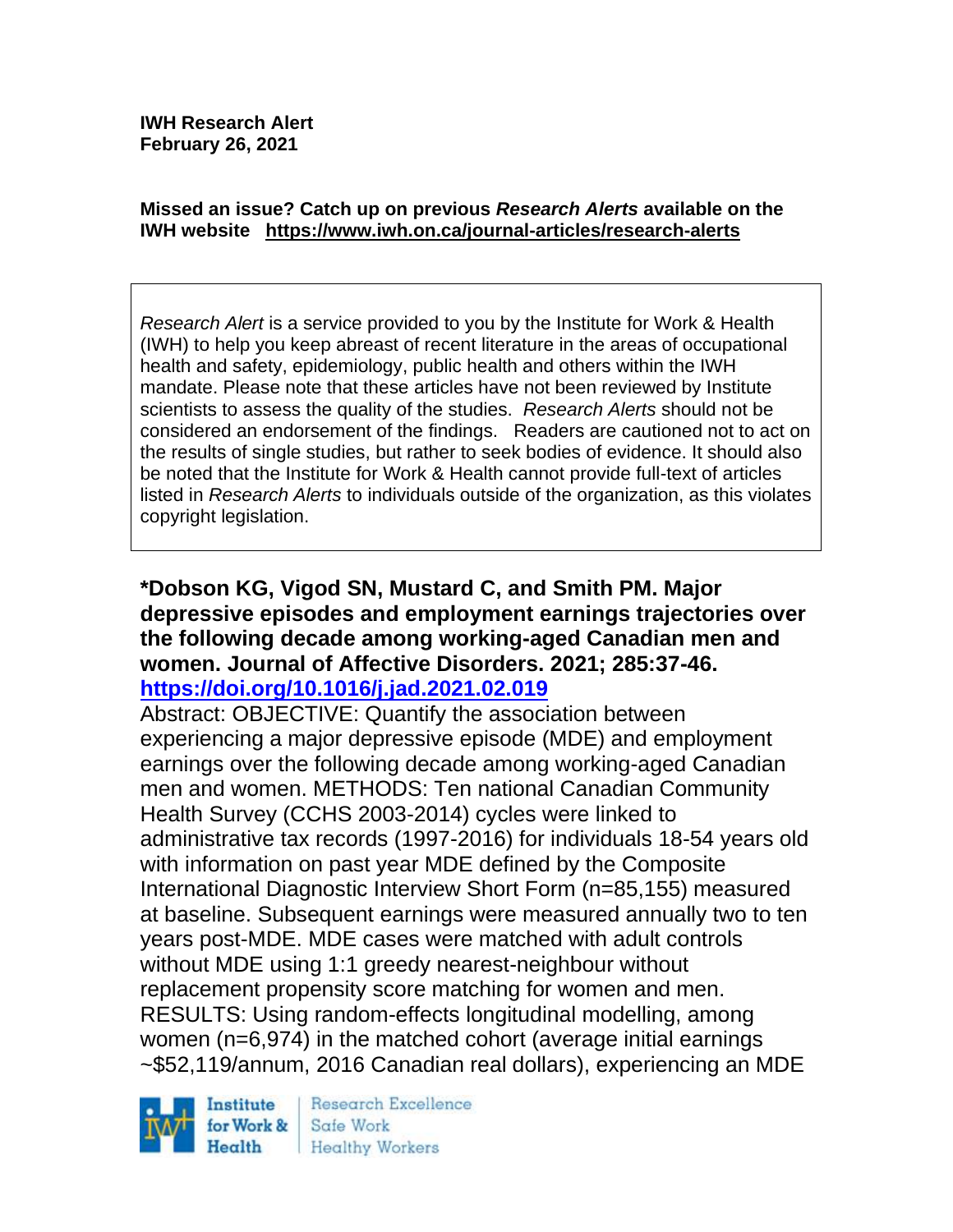was associated with average earnings of \$4,473 less in the year the MDE was reported (95%CI=-\$3,215,-\$5,731) and an additional \$363 less/year over the following decade (95%CI=-\$132,-\$594). Among men (n=3,620, average initial earnings ~\$76,110/annum), an MDE was associated with an initial reduction in earnings of \$5,023 (95%CI=-\$2,453,-\$7,593) followed by an earnings decline starting with \$730/year, increasing to ~\$1,810/year at ten years post-MDE. LIMITATIONS: Residual confounding by measures excluded from the propensity score. Only one MDE measurement limited exploring earnings trajectories of those with multiple episodes.

CONCLUSIONS: Consistently lower earnings were seen for ten years after experiencing one MDE. The magnitude of earnings difference immediately after the MDE was similar for men and women. Findings reveal the critical period surrounding an MDE where effective clinical treatment and labor policy may help buffer longstanding earnings loss

#### **\*Gilbert-Ouimet M, Glazier RH, Brisson C, Mustard C, and Smith PM. Job strain, overweight, and diabetes: a 13-year prospective study among 12,896 men and women in Ontario. Psychosomatic Medicine. 2021; 83(2):187-195.**

### **<https://doi.org/10.1097/PSY.0000000000000898>**

Abstract: OBJECTIVE: The American Diabetes Association recently called for research on social and environmental determinants of diabetes to intensify primary prevention. Recent epidemiological evidence suggests that frequent and modifiable psychosocial stressors at work might contribute to the development of diabetes, but more prospective studies are needed. We evaluated the relationship between job strain and diabetes incidence in 12,896 workers followed up over a 13-year period in Ontario, Canada. We also examined the modifying effect of body mass index in this relationship. METHODS: Data from Ontario respondents (35-74 years of age) to the 2000- 2001, 2002, and 2003 cycles of the Canadian Community Health Survey were prospectively linked to the Ontario Health Insurance Plan database for physician services and the Canadian Institute for Health Information Discharge Abstract Database for hospital admissions. The sample consisted of actively employed participants with no previous diagnosis for diabetes. Cox proportional hazard regression models were performed to evaluate the relationship between job strain, obesity, and the incidence of diabetes. RESULTS:

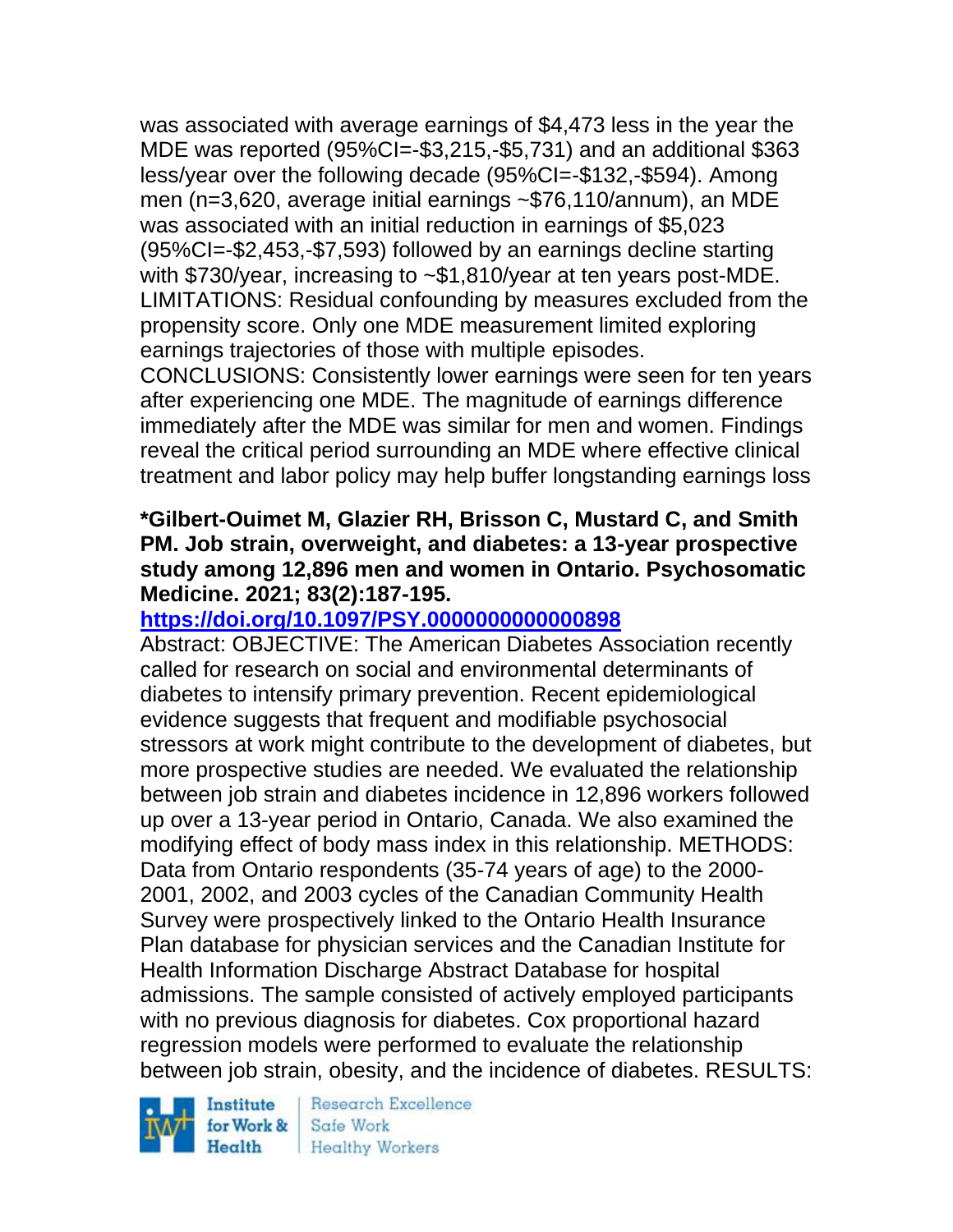Overall, job strain was not associated with the incidence of diabetes (hazard ratio  $[HR] = 1.05$ ; 95% confidence interval  $[CI] = 0.83 - 1.34$ ). Among women, job strain was associated with an elevated risk of diabetes, although this finding did not reach statistical significance  $(HR = 1.36; 95\% CI = 0.94-1.96)$ . Among men, no association was observed (HR =  $0.89$ ;  $95\%$  CI =  $0.65$ -1.22). Also, job strain increased the risk of diabetes among women with obesity (HR =  $1.88$ ; 95% CI = 1.14-3.08), whereas these stressors reduced the risk among men with obesity  $(HR = 0.58; 95\% \text{ Cl} = 0.36-0.95)$ . CONCLUSIONS: The current study suggests that lowering job strain might be an effective strategy for preventing diabetes among women, especially the highrisk group comprising women with obesity

**Arbin K, Frostenson M, Helin S, and Borglund T. Explaining workers' resistance against a health and safety programme: an understanding based on hierarchical and social accountability. Safety Science. 2021; 136:105131.**

**<https://doi.org/10.1016/j.ssci.2020.105131>** 

**Berhan E. Prevalence of occupational accident; and injuries and their associated factors in iron, steel and metal manufacturing industries in Addis Ababa. Cogent Engineering. 2020; 7(1):1723211.**

**<https://doi.org/10.1080/23311916.2020.1723211> [open access]** Abstract: Abstract The purpose of the research is to investigate the prevalence of workplace accident/injuries (policymakers) and the associated factor in Iron, Steel and Metal Manufacturing Industries (ISMMI) in Addis Ababa, Ethiopia. To achieve this objective, primary data using a questionnaire was collected from 446 production workers in 89 ISMMI. The major findings of the study showed that both availability and cultures of Personal Protective Equipment (PPE) usage are found to be lower. The prevalence of workplace AoI in the metal manufacturing industries in Addis Ababa is found to be relatively very high as compared to previous studies. Employees have mostly faced AoI such as fracture, dislocation, abrasion, suffocation, burn and piercing in their workplace. Female workers are more likely to face cut AoI than their male counterparts. Moreover, employees who are working in medium and large size industries have more likely faced exhaustion, dislocation, sprain, fracture, and burn

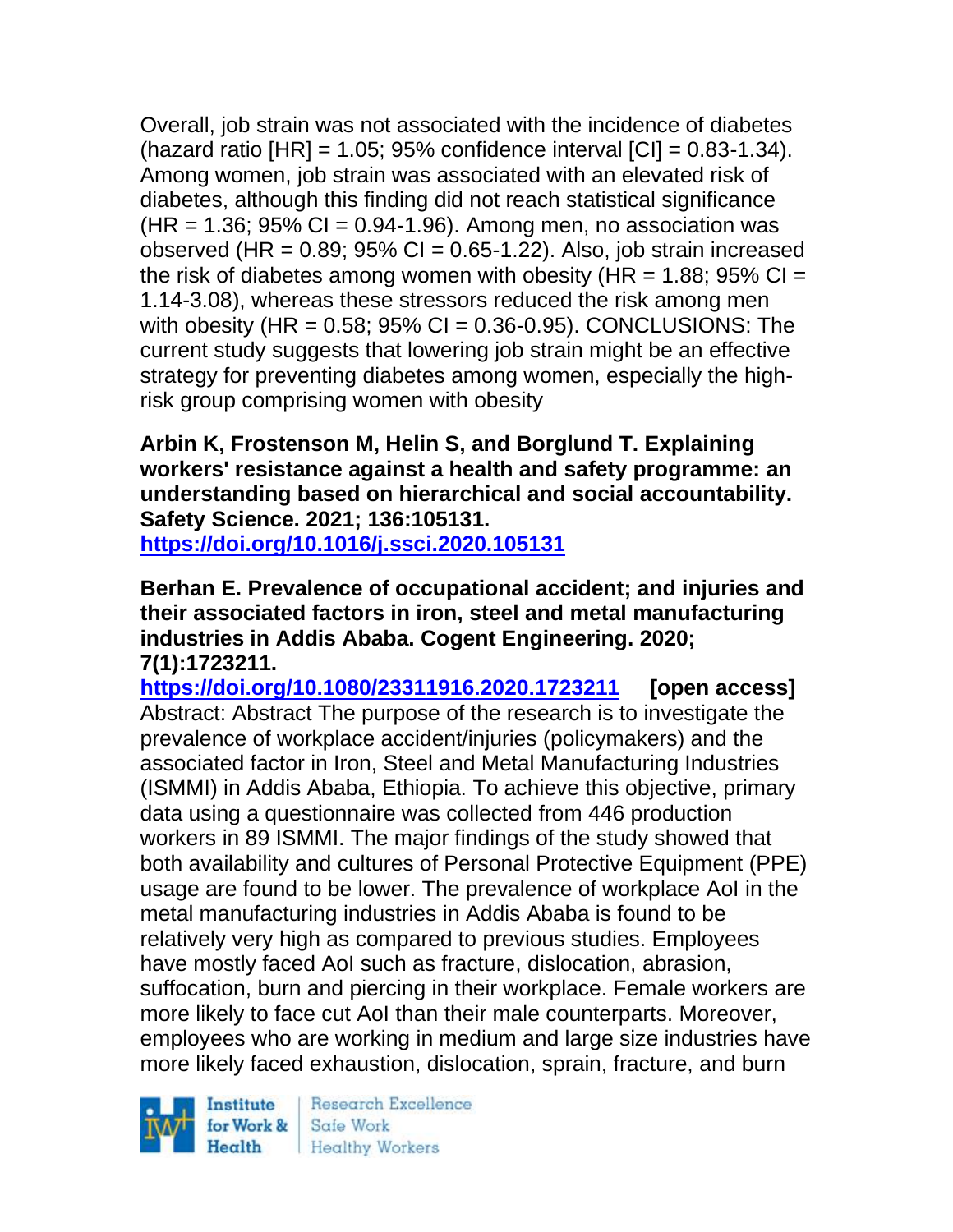AoI than employees who are working in small size industries. The study concluded that workplace accident in ISMMI in Addis Ababa is very high and mostly caused by the absence of and poor culture on PPE usage that requires awareness creation and interventions from policymakers to improve the working environment

# **Brusaca LA, Barbieri DF, Beltrame T, Milan-Mattos JC, Catai AM, and Oliveira AB. Cardiac autonomic responses to different tasks in office workers with access to a sit-stand table: a study in real work setting. Ergonomics. 2021; 64(3):354-365.**

**<https://doi.org/10.1080/00140139.2020.1830184>** 

Abstract: The aim of this study was to characterise the cardiac autonomic modulation of different office tasks performed by office workers with access to a sit-stand table. Heart rate variability (HRV) of 24 office workers was measured for two hours during three days in the last week of sit-stand table use. HRV indexes and the percentage of heart rate reserve (%HRR) were calculated during computer and non-computer work tasks while sitting or standing, non-computer tasks away from the work desk, and informal work breaks. All cardiac autonomic responses demonstrated a statistically significant interaction effect between the tasks (all p<0.05) except for the logarithmically-transformed high frequency power (ln HF ms(2); p=0.14). Tasks performed while standing and away from the desk had higher sympathetic modulation; in addition, the observed higher %HRR demonstrated that these tasks were more physically demanding in comparison to other tasks. Practitioner Summary: Prior reports indicated benefits based on alternated body postures using sit-stand table. Nevertheless, the cardiac autonomic responses of different tasks performed by office workers are unknown. This crosssectional study showed that different tasks stimulate the cardiac autonomic nervous system in different ways, which could bring positive effects to the cardiovascular system

**Corp N, Mansell G, Stynes S, Wynne-Jones G, Morso¸ L, Hill JC, et al. Evidence-based treatment recommendations for neck and low back pain across Europe: a systematic review of guidelines. European Journal of Pain. 2021; 25(2):275-295.** 

**<https://doi.org/10.1002/ejp.1679> [open access]** Abstract: BACKGROUND AND OBJECTIVE: This systematic review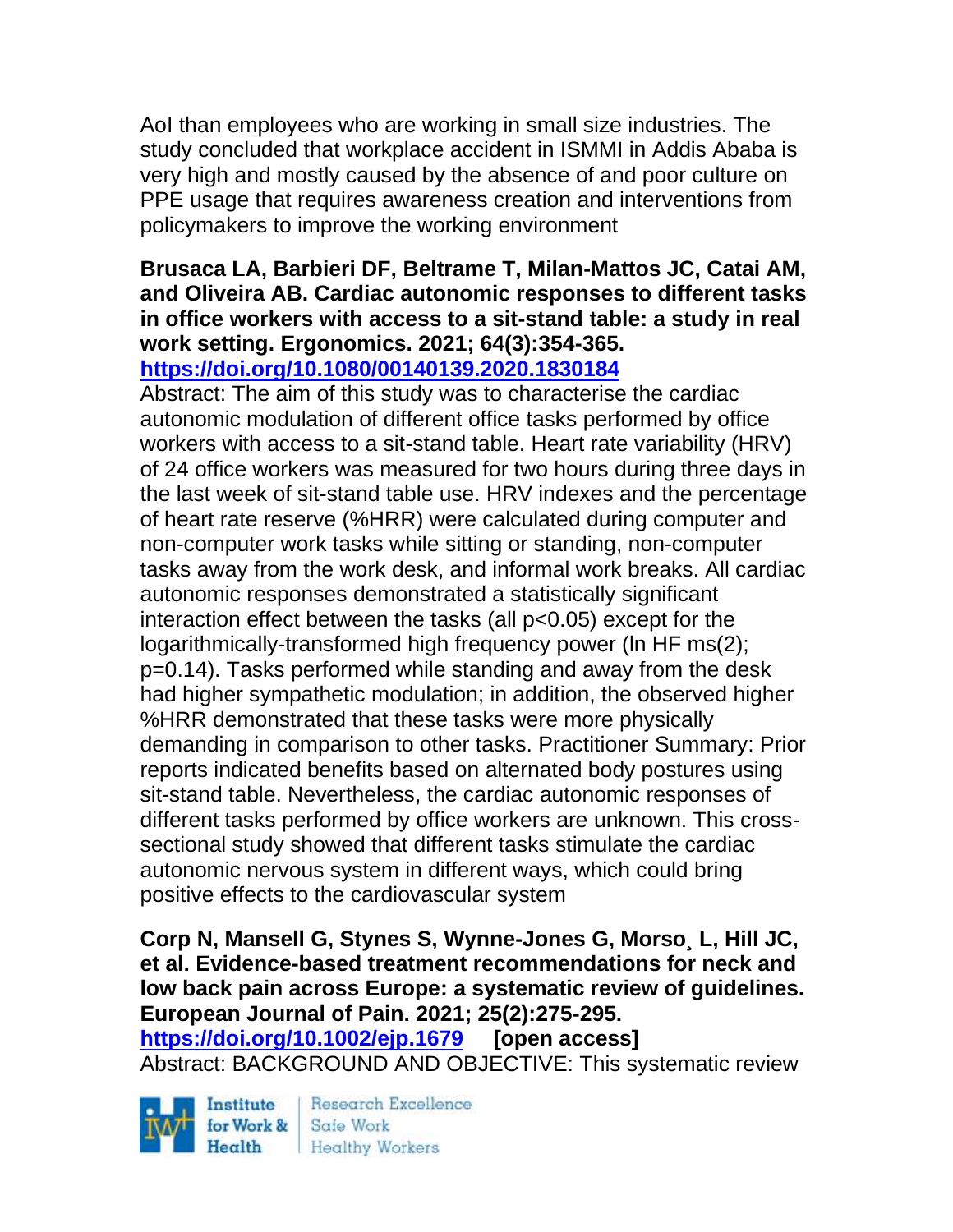synthesized evidence from European neck and low back pain (NLBP) clinical practice guidelines (CPGs) to identify recommended treatment options for use across Europe. DATABASES AND DATA TREATMENT: Comprehensive searches of thirteen databases were conducted, from 1st January 2013 to 4th May 2020 to identify up-todate evidence-based European CPGs for primary care management of NLBP, issued by professional bodies/organizations. Data extracted included; aim and target population, methods for development and implementation and treatment recommendations. The AGREE II checklist was used to critically appraise guidelines. Criteria were devised to summarize and synthesize the direction and strength of recommendations across guidelines. RESULTS: Seventeen CPGs (11 low back; 5 neck; 1 both) from eight European countries were identified, of which seven were high quality. For neck pain, there were consistent weak or moderate strength recommendations for: reassurance, advice and education, manual therapy, referral for exercise therapy/programme, oral analgesics and topical medications, plus psychological therapies or multidisciplinary treatment for specific subgroups. Notable recommendation differences between back and neck pain included, i) analgesics for neck pain (not for back pain); ii) options for back pain-specific subgroups-work-based interventions, return to work advice/programmes and surgical interventions (but not for neck pain) and iii) a greater strength of recommendations (generally moderate or strong) for back pain than those for neck pain. CONCLUSIONS: This review of European CPGs identified a range of mainly nonpharmacological recommended treatment options for NLBP that have broad consensus for use across Europe. SIGNIFICANCE: Consensus regarding evidence-based treatment recommendations for patients with neck and low back pain (NLBP) from recent European clinical practice guidelines identifies a wide range of predominantly non-pharmacological treatment options. This includes options potentially applicable to all patients with NLBP and those applicable to only specific patient subgroups. Future work within our Back-UP research team will transfer these evidence-based treatment options to an accessible clinician decision support tool for first contact clinicians

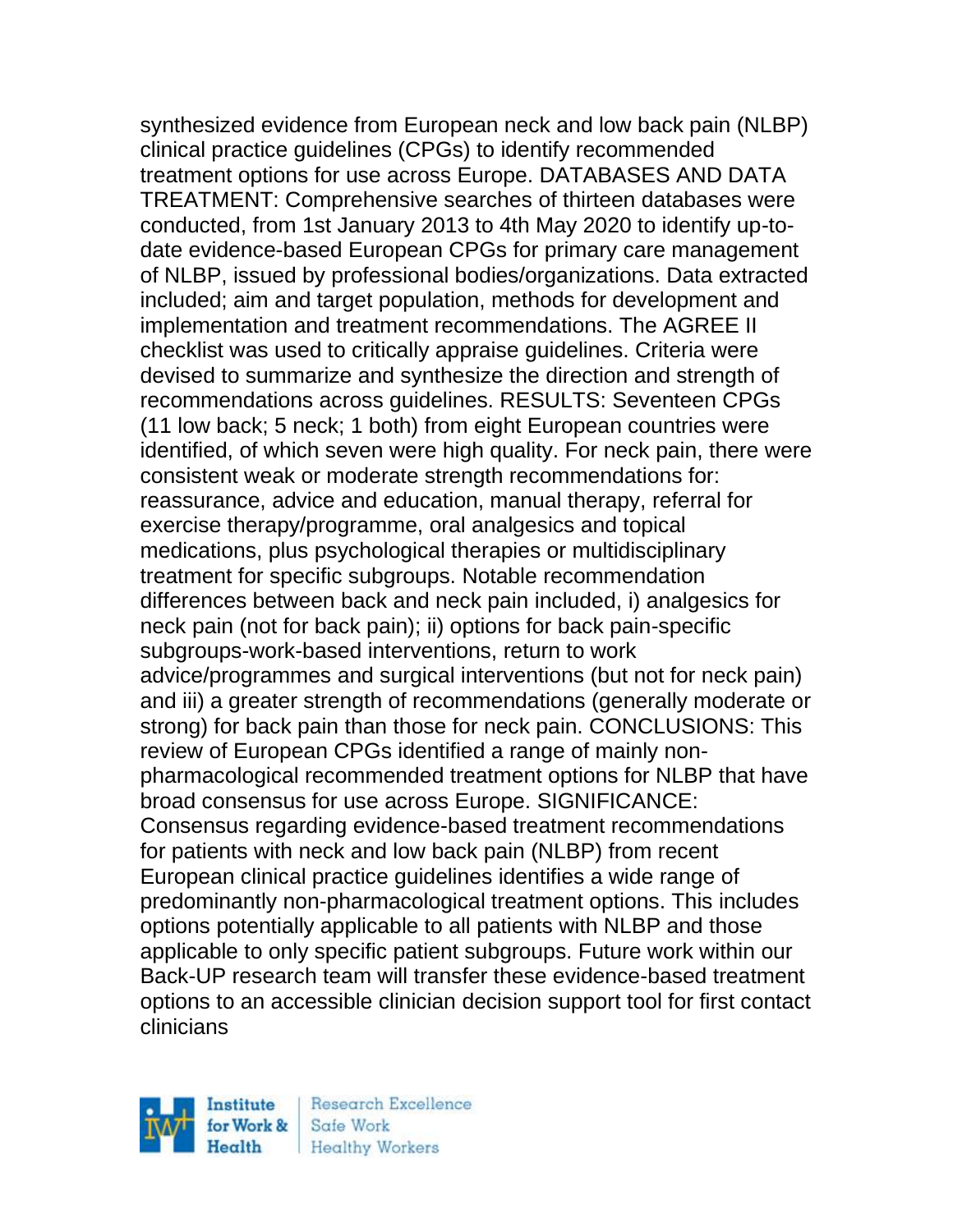### **Ebrahimi K, Tajik R, Karami T, Rahimnejad S, and Arghavani F. Evaluation of occupational noise exposure and general health of workers in industrial sites: a case study. Work. 2021; 68(1):115- 121.**

# **<https://doi.org/10.3233/WOR-203362>**

Abstract: BACKGROUND: Occupational noise exposure in workplaces is the most common detrimental factor that has the greatest impact on the health of people working there. OBJECTIVE: The aim of this study was to evaluate occupational noise exposure and its relation to the general health status in industrial workers in Sanandaj, Iran. METHODS: This cross-sectional study was conducted on the general health of 500 male workers in Sanandaj using the General Health Questionnaire (GHQ-28). Likewise, occupational noise exposure was measured based on sound pressure level (SPL) and dosimetry in the work and rest conditions of workers. RESULTS: The results showed poor general health status of workers, exceeded the daily working hours and also the standard range of sound. A significant correlation was found between general health and its dimensions with indicators of workplace sound pressure levels (P<0.05). This means that with the increase in sound pressure level is worse general health status. CONCLUSION: It seems that the health of workers in these industries is an inappropriate process due to exposure to occupational noise exposure and poor conditions of the workplace. A high percentage of them will lose their health in case of non-implementation of prevention programs and health in the workplace in the future

#### **Galea S and Vaughan R. Preparing the public health workforce for the post-COVID-19 era. American Journal of Public Health. 2021; 111(3):350-352.**

**<https://doi.org/10.2105/AJPH.2020.306110>** 

**Hardonk S and Halldórsdóttir S. Work inclusion through supported employment? Perspectives of job counsellors in Iceland. Scandinavian Journal of Disability Research. 2021; 23(1):39-49.** 

**<https://doi.org/10.16993/sjdr.767> [open access]** Abstract: Supported employment (SE) programmes are generally considered an effective measure to support disabled people in the

Institute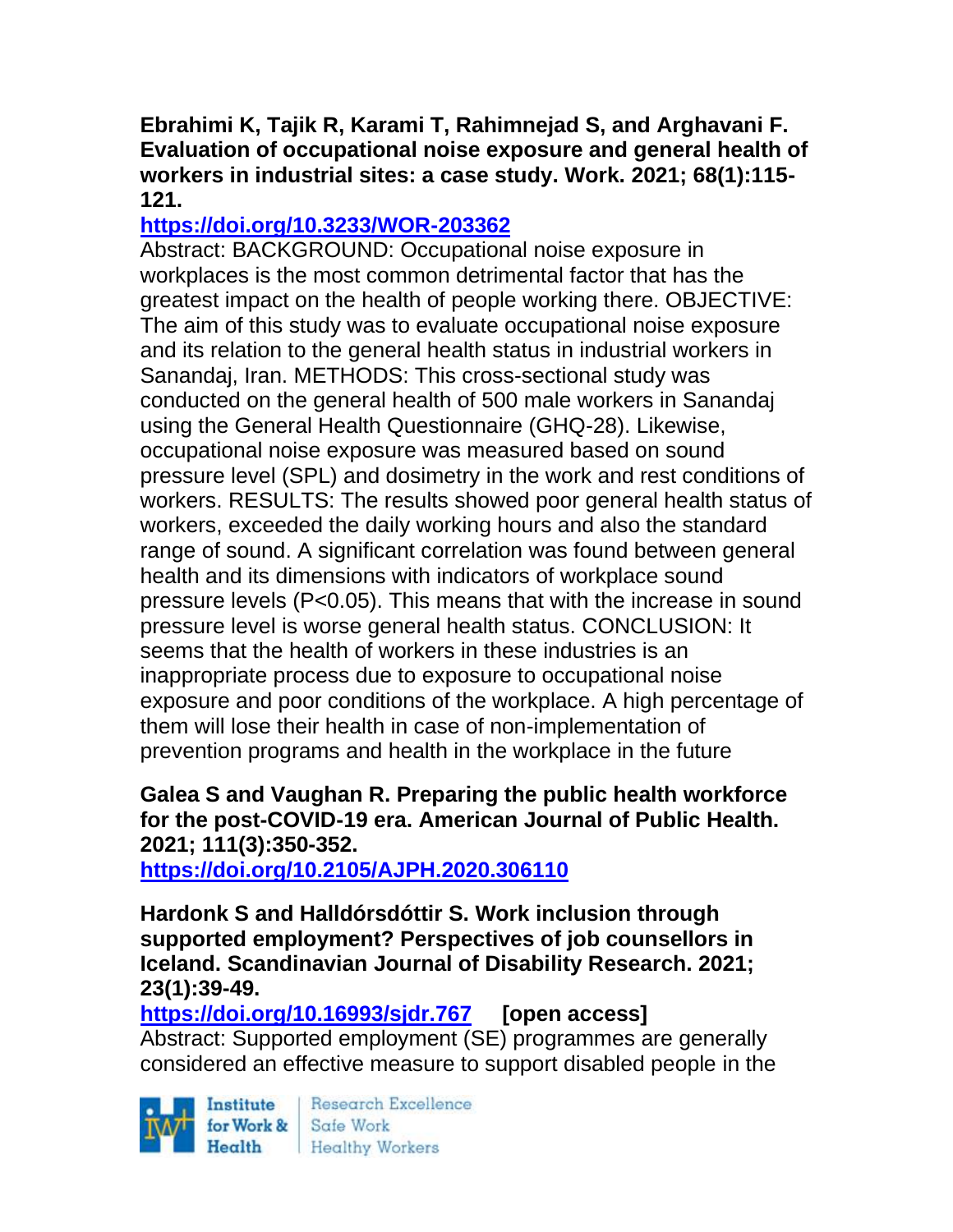labour market. While research about SE has mostly focused on quantitative measures, such as successful placement, scholars have argued for scrutinising the meaning behind programme implementation. To understand how SE contributes to work inclusion of disabled people, we studied how job counsellors view their support and how they give meaning to their own roles and the roles of clients and employers. Qualitative interviews were conducted with 10 job counsellors within the SE programme of the Icelandic public employment service. Analysis of interview data shows that while participants attached general importance to inclusion, their day-to-day approach to client-centred support, relations with employers, and follow-up support reflected a social integration rather than an inclusion perspective. The policy context in which job counsellors implement the programme appeared to play an important role in shaping their approach to support.

### **Heaton K, Mumbower R, and Childs G. Sleep and safety decision-making among truck drivers. Workplace Health & Safety. 2021; 69(3):134-140.**

# **<https://doi.org/10.1177/2165079920950255>**

Abstract: BACKGROUND: Restorative sleep is essential for the level of cognitive performance required of truckers to drive safely. The purpose of this qualitative descriptive study was to describe and explore sleep-related and safety decision-making among truck drivers. METHODS: Flyers and snowball sampling were used to recruit truck drivers into the study. Semi-structured interviews were conducted to determine personal and professional influences on sleep and safety decision-making and preferences for receiving health information. Thematic analysis was conducted to generate descriptions of participants' experiences. FINDINGS: The sample consisted of 10 White males with a mean of 22 years of truck-driving experience. Weather conditions and drowsiness were the most commonly described conditions that required sleep decision-making by the participants. Four themes impacting sleep- and safety-related decision-making emerged including sentinel events, evolving driver characteristics, relationships, and company-level factors. CONCLUSION/APPLICATION TO PRACTICE: Findings from this study suggest that there are both internal and external factors influencing sleep and safety decision-making among truck drivers.

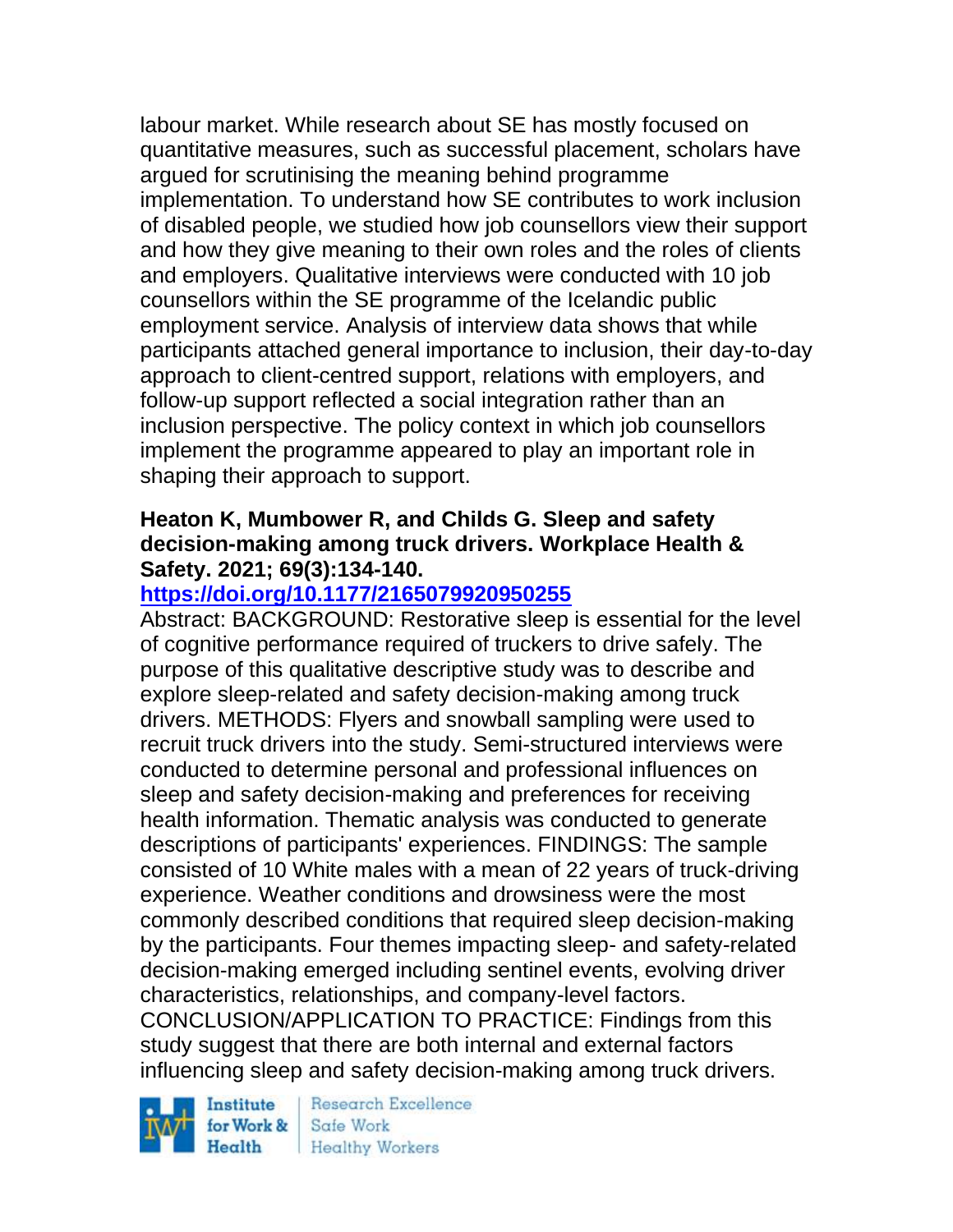Personal relationships with important others, such as family members, and professional relationships with company dispatchers were important influences among participants. During encounters with truck drivers, occupational health nurses should assess sleep quality and quantity and review healthy sleep hygiene strategies with them and their family members, if they are available. Future larger studies are necessary to inform the development of interventions and company policies to promote healthy sleep among truck drivers

### **Milner A, Scovelle AJ, King T, Marck C, McAllister A, Kavanagh A, et al. Gendered working environments as a determinant of mental health inequalities: a systematic review of 27 studies. Occupational and Environmental Medicine. 2021; 78:147-152. <https://doi.org/10.1136/oemed-2019-106281>**

Abstract: BACKGROUND: 'Gendered working environments' describes the ways in which (1) differential selection into work, (2) variations in employment arrangements and working hours, (3) differences in psychosocial exposures and (4) differential selection out of work may produce varied mental health outcomes for men and women. The aim of this study was to conduct a systematic review to understand gender differences in mental health outcomes in relation to the components of gendered working environments. METHODS: The review followed a Preferred Reporting Items for Systematic Reviews and Meta-Analyses (PRISMA) search approach and focused on studies published in 2008-2018. The protocol for the review was prospectively registered with PROSPERO (CRD42019124066). FINDINGS: Across the 27 cohort studies included in the review, we found that (1) there was inconclusive evidence on the effect of occupational gender composition on the mental health of men and women, (2) women's mental health was more likely to be affected by long working hours than men's; however, precarious employment was more likely to be negatively associated with men's mental health, (3) exposure to traditional constructs of psychosocial job stressors negatively affected the mental health of both women and men, and (4) unemployment and retirement are associated with poorer mental health in both genders. INTERPRETATION: The findings from this review indicate that gendered working environments may affect the mental health of both men and women, but the association is dependent on the specific exposure examined. There is still much to

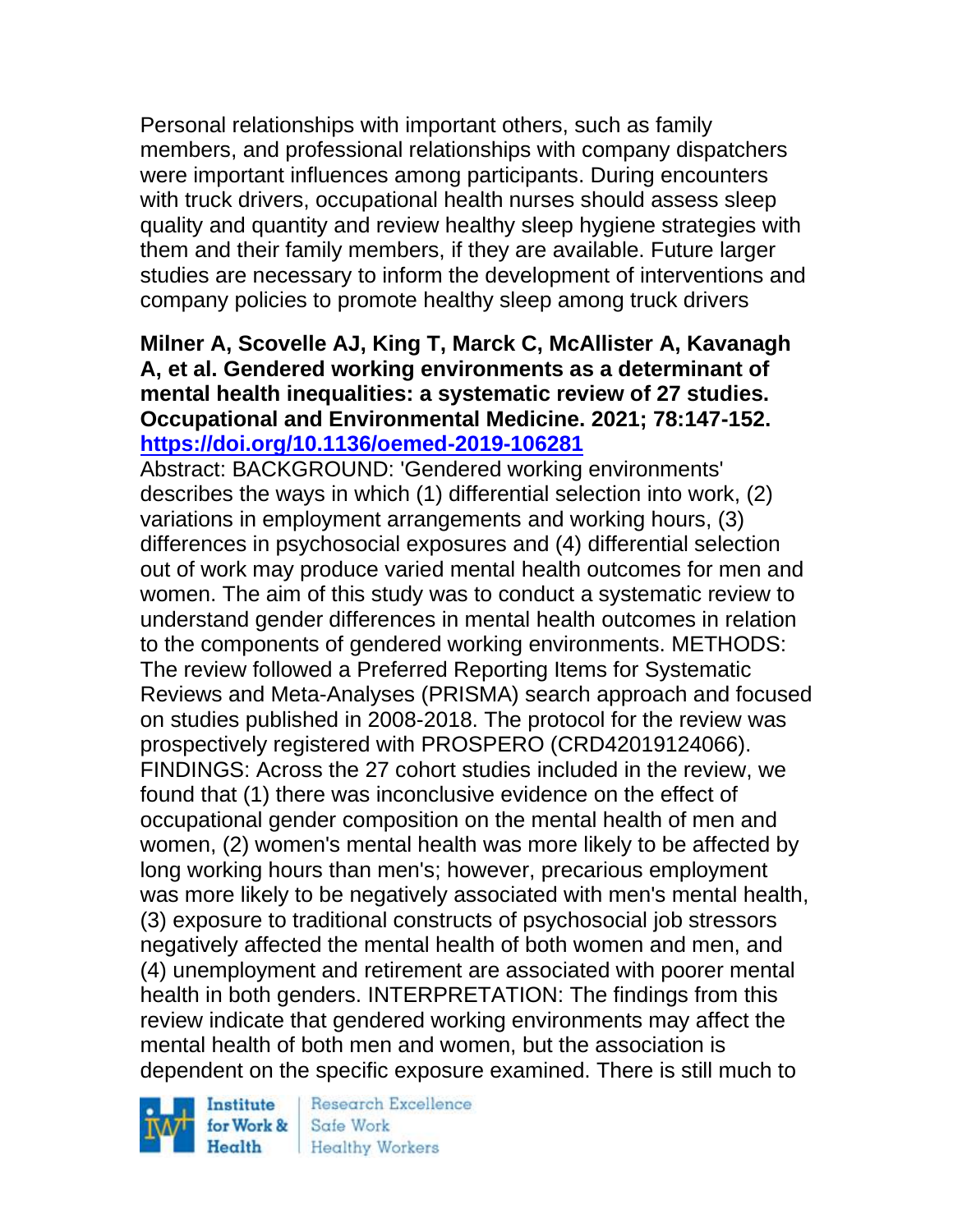be understood about gendered working environments, and future research into work and health should be considered with a gender lens

**Ostergaard L, Mortensen RN, Kragholm K, Dalager-Pedersen M, Koch K, Kober L, et al. Work exposure and associated risk of hospitalisation with pneumonia and influenza: a nationwide study. Scandinavian Journal of Public Health. 2021; 49(1):57-63. <https://doi.org/10.1177/1403494820964974> [open access]** Abstract: BACKGROUND: Pneumonia and influenza are major health concerns and constitute a high economic burden. However, few data are available on the associated risk of pneumonia and influenza and work exposure on a large population scale. AIM: This study aimed to examine the associated risk of pneumonia and influenza by type of work exposure. METHODS: By cross-linking administrative Danish registries, we classified people in 10 different profession types. The main outcome was hospitalisation with pneumonia or influenza. A multivariable Poisson regression analysis was used to assess the associated incidence rate ratio (IRR) of being hospitalised with pneumonia or influenza by type of profession. RESULTS: A total of 1,327,606 people added risk time to the analyses. In a multivariable model, work in day care, public transportation, sewers and nursing home care was associated with an increased risk of hospitalisation with pneumonia compared to work within public administration: IRR=1.20 (95% confidence interval (CI) 1.12-1.28), IRR=1.21 (95% CI 1.09-1.34), IRR=1.61 (95% CI 1.19-2.19) and IRR=1.10 (95% CI 1.03-1.18), respectively. In a multivariable analysis, people working within public transportation were associated with an increased risk of hospitalisation with influenza compared to people working within public administration: IRR=2.54 (95% CI 1.79-3.58). CONCLUSIONS: Working in day care, public transportation, sewers and nursing home care increased the associated risk of hospitalisation with pneumonia, and working within public transportation increased the associated risk of being hospitalised with influenza compared to working within public administration

**Sen A, Sanjog J, and Karmakar S. A comprehensive review of work-related musculoskeletal disorders in the mining sector and scope for ergonomics design interventions. IISE Transactions** 

Institute Health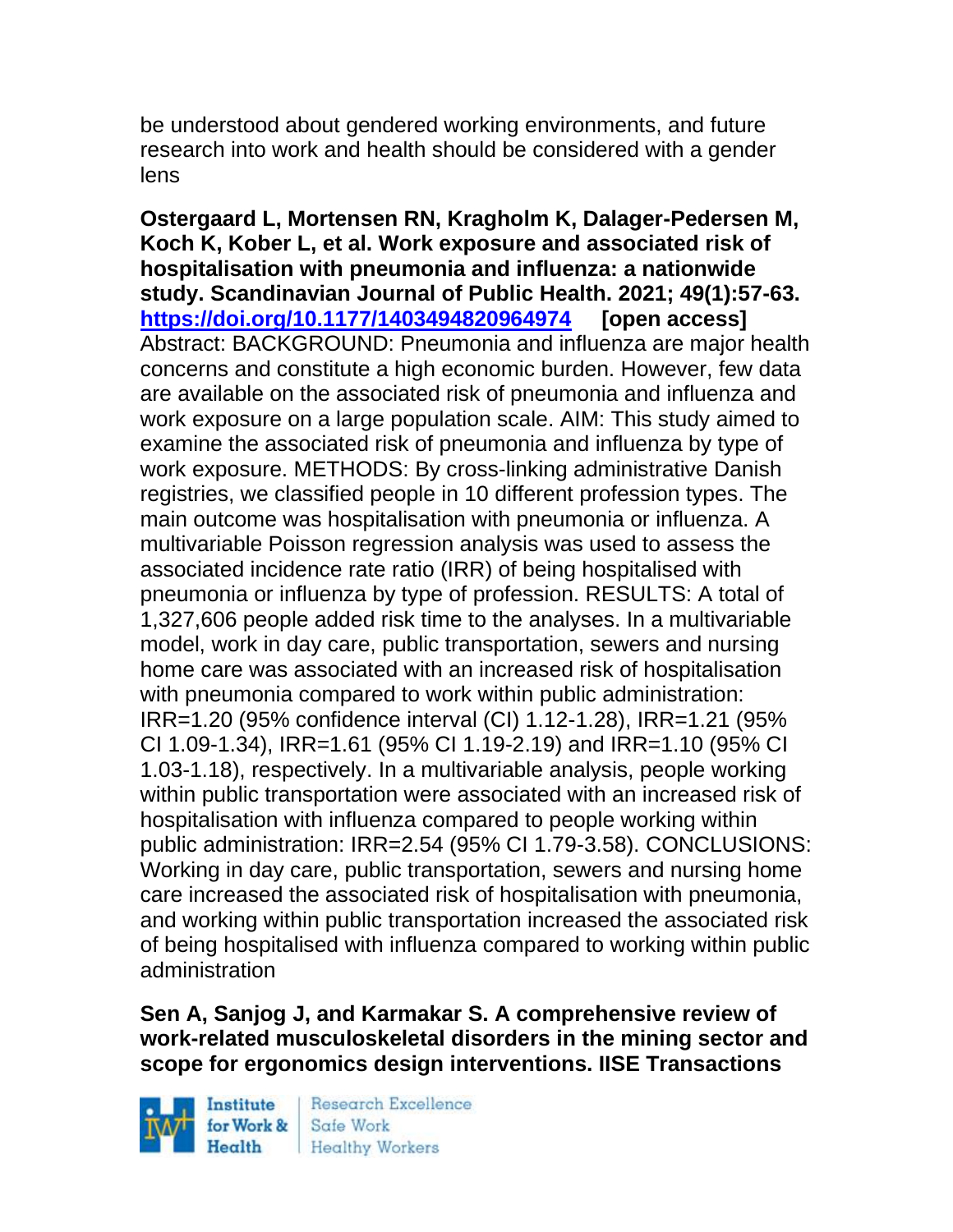# **on Occupational Ergonomics and Human Factors. 2020; 8(3):113-131.**

# **<https://doi.org/10.1080/24725838.2020.1843564>**

Abstract: OCCUPATIONAL APPLICATIONS Work-related Musculoskeletal Disorders (WMSDs) are prevalent in many industries worldwide, including the large and labor-intensive mining sector. A systematic review was carried out to understand problems in the mining sector issues from three broad perspectives: 1) the prevalence of WMSDs among miners; 2) the association of occupational, psychosocial, environmental, and other risk factors with WMSDs causation; and 3) ergonomics interventions already proposed or implemented, and scope for design interventions. Our review revealed that automation, job aids, and displays are methods suitable for ergonomic design interventions. Ergonomic intervention strategies at various hierarchical levels, and the successive way forward as proposed in our review, could act as a catalyst in formulating problem-specific solution strategies by the participation of diverse stakeholders to implement a more human-centric workplace

**Sheppard-Jones K, Goldstein P, Leslie M, Singleton P, Gooden C, Rumrill P, et al. Reframing workplace inclusion through the lens of universal design: considerations for vocational rehabilitation professionals in the wake of COVID-19. Journal of Vocational Rehabilitation. 2021; 54(1):71-79. <https://doi.org/10.3233/JVR-201119>** 

**Skagseth M, Fimland MS, Rise MB, Nilsen TIL, and Aasdahl L. Return-to-work self-efficacy after occupational rehabilitation for musculoskeletal and common mental health disorders: secondary outcomes of a randomized clinical trial. Journal of Rehabilitation Medicine. 2021; 53(1):jrm00146.**

**<https://doi.org/10.2340/16501977-2787> [open access]** Abstract: OBJECTIVE: To assess the effects of adding a workplace intervention to inpatient occupational rehabilitation on return-to-work self-efficacy, and whether changes in return-to-work self-efficacy were associated with future work outcomes. DESIGN: Randomized clinical trial. SUBJECTS: Individuals aged 1860 years, sick-listed 212 months were randomized to multimodal inpatient rehabilitation with (n?=?88) or without (n?=?87) a workplace intervention. METHODS:

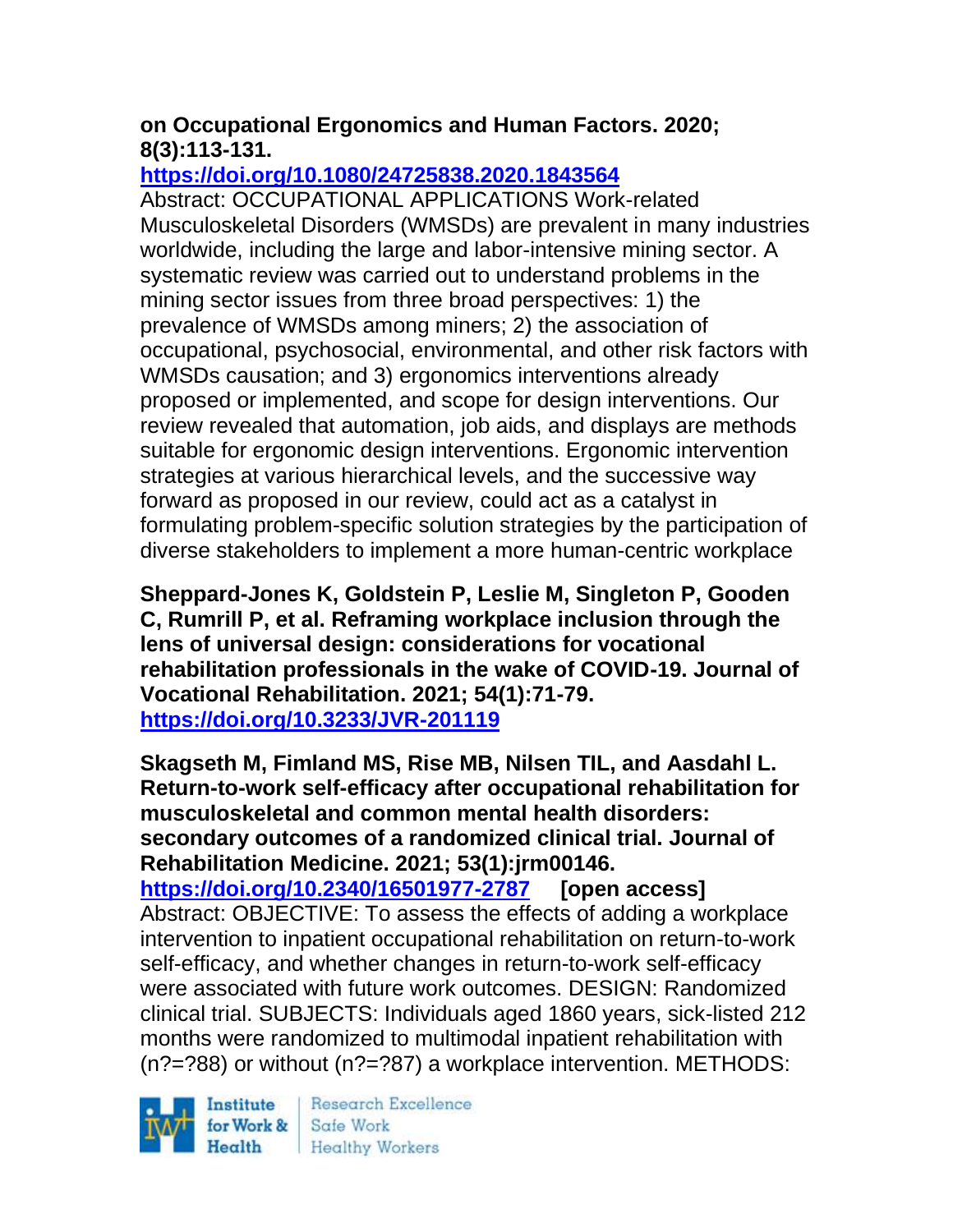Between-group differences for 4 months follow-up were assessed using linear mixed models. Associations between self-efficacy scores and future sickness absence days during 12 months of follow-up were assessed by linear regression. RESULTS: There were no statistically significant between-group differences in self-efficacy during follow-up. Participants with high or medium self-efficacy scores at the end of rehabilitation had fewer sickness absence days during follow-up compared with participants with low scores. Participants with consistently high scores or an increasing score throughout the programme showed fewer sickness absence days than those with reduced or consistently low scores. CONCLUSION: Receiving an added workplace intervention did not increase return-to-work selfefficacy more than standard inpatient occupational rehabilitation alone. High scores and a positive development in return-to-work selfefficacy were associated with higher work participation. This suggests that return-to-work self-efficacy could be an important factor to consider in the return-to-work process

### **Soeker MS, Heyns M, Kaapitirapi P, Shoko S, and Modise W. Worker roles in the open labor market: the challenges faced by people with intellectual disabilities in the Western Cape, South Africa. Work. 2021; 68(1):255-266.**

# **<https://doi.org/10.3233/WOR-203372>**

Abstract: BACKGROUND: Work holds great meaning and benefits beyond just monetary gain for people with intellectual disabilities. It gives these individuals the opportunity to engage in meaningful occupation. OBJECTIVE: The purpose of the study was to explore challenges that people with intellectual disabilities (PWID) experience when adapting to their worker roles in the open labor market. METHODS: The study used grounded theory as the research design. Five male participants and two key informants participated in the study. Two semi structured interviews were conducted with each one of the seven participants (five PWID and two key informants). RESULTS: Three core concepts emerged: 1) Unforeseen challenges of change; 2) A well-planned work preparation program enables success and 3) Crossing the bridge into the workplace: "Do I belong here?" CONCLUSIONS: This indicated that with sufficient external support, PWID are able to gain a sense of social belonging and develop the necessary skills to cope with challenges that arise in the